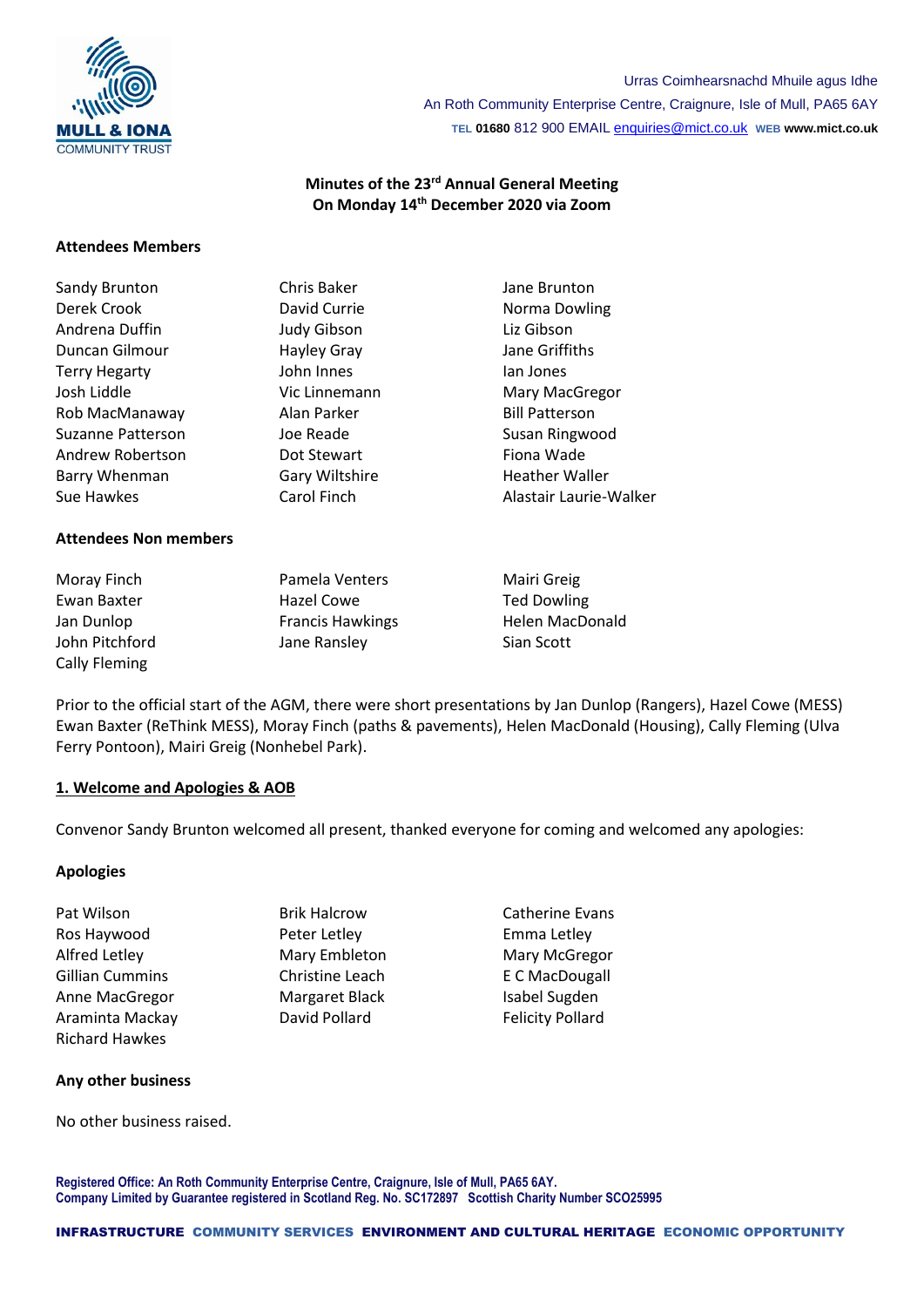# **2. Previous Minutes of AGM 11 th November 2019**

- No corrections to previous minutes.
- The previous minutes were proposed by Barry Whenman and seconded by Rob MacManaway.

No matters arising from previous minutes.

## **3. Report from General Manager**

• Moray Finch (General Manager) provided his report which included an overall review of the previous financial year. There has been a large amount of lobbying and campaigning, particularly by Jan Dunlop in relation to the reduction in funding and support for our Mull and Iona Ranger Service.

• Collectively, there has been a big change in the way the Trust is managed, which is making the organisation more professional and how it looks after the staff. There is also a great team of staff and board directors together with other volunteers working directly on projects helping with beach cleans, tree planting, tree seed collecting etc and taking part in steering groups.

• Continuing to focus on projects of value and avoid chasing funding for its own sake. There is also a need to pursue an increase in financial stability in seeking out assets which serve the community and generate an earned income for MICT, in particular to support community benefit projects which are not likely to generate an income, but the social benefits warrant these projects.

• During the financial year over £1.4m of grants secured, majority of which for capital projects (£1.2m).

• Mairi Greig gave an overview of the measure being taken in house to improve staff well being, supporting staff while working from home, policy updates and our overall HR procedures.

• Moray Finch continued with the report looking at future aspirations.

• A question was asked by Terry Hegarty about the Pontoon facilities at Ulva Ferry in relation to re-use and recycling. Has there been thought of any potential synergies to take recyclate off island, collecting it in larger quantities and exporting it in barges. Moray responded that he was not aware of this but is something we could look at, probably better suited from the timber pier rather than the pontoon.

• Terry went on to suggest there be more synergies particularly in regard to Community Transport and electric vehicles.

# **4. Report from the Convenor**

o Sandy Brunton (convenor) provided his report, thanking all those involved with Mull and Iona Community Trust. Sandy thanked members, volunteers, staff, working partners and contractors. He went on to commend and thank everyone for pulling together for their unfailing generosity in the nine months from end of March 2020.

## **5. Presentation & Approval of Annual Accounts April 2019 to March 2020**

- Copies of the full annual report were available via the Website. These have been approved by the Board of Directors.
- Extracts were shown via Zoom and presented by Rob MacManaway.
- In addition the balance sheet and profit & loss sheets were also shown to attendees.
- The accounts had been subject to a full audit and have been prepared as consolidated with MICT's trading subsidiary An Roth Trading Ltd.
- Rob MacManaway gave an overview of the accounts and answered any questions from members.
- Approval of the accounts was proposed by Chris Baker and seconded by John Innes.

# **6. Election of Board Directors – Retirement of One Third of the Board**

• As required by the Articles of Association, one third of the board are required to resign at each AGM. As part of the rotation, Sandy Brunton duly resigned and offered himself for a further term to be re-elected to the